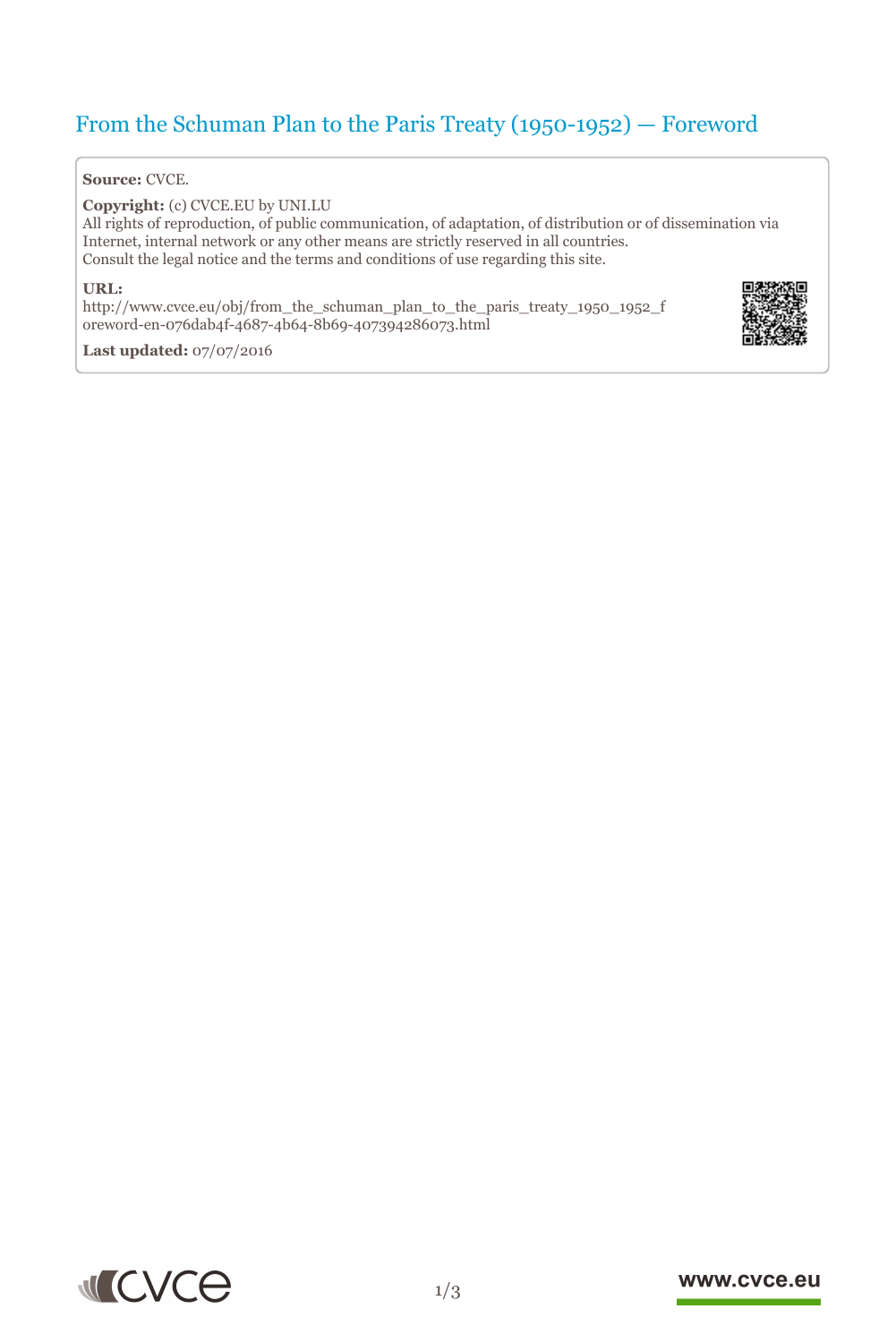## **Foreword**

The research corpus 'From the Schuman Plan to the Paris Treaty', developed to mark the 60th anniversary of the declaration made by Robert Schuman on 9 May 1950, provides a series of resources concerning the origins and repercussions of the French Foreign Minister's address. In his declaration, he proposed that coal and steel resources in France and the Federal Republic of Germany (FRG) be pooled within an organisation open to the other countries of Europe. This almost revolutionary declaration by Robert Schuman — a Luxembourger by birth and today considered as one of the 'Fathers of Europe' — set off a shock wave that launched the European unification process.

More than 1 000 documents trace the origins and implications of this founding event in the history of European integration, which led to the signing of the Treaty establishing the European Coal and Steel Community (ECSC) by the Foreign Ministers of Belgium, the Federal Republic of Germany, France, Italy, Luxembourg and the Netherlands on 18 April 1951.

The corpus was compiled by means of a methodical selection from the numerous documents held in the Historical Archives of the European Union in Florence, the National Archives of Luxembourg, the Federal Archives of the Federal Republic of Germany in Berlin, as well as from the papers and image archives on Robert Schuman housed in the Moselle Departmental Archives in Metz and at the Robert Schuman House in Scy-Chazelles. Moreover, Jean Monnet's papers, held at the Jean Monnet Foundation for Europe in Lausanne, shed light on the origins of the Schuman Plan and the role played by Jean Monnet in the declaration of 9 May 1950.

Primary sources were also collected from other archives such as the National Archives at Kew, London; this material particularly highlights the British Government's initial caution and eventual rejection of any participation by the United Kingdom in the Schuman Plan.

The corpus contains a wide range of material including press articles, extracts from memoirs, photos and cartoons. Original audiovisual material dating from the time the declaration was made corroborates the historic significance of Schuman's proposal and illustrates the various stages in the establishment of the ECSC.

Personal accounts provided by key figures interviewed by the CVCE are a source of further audiovisual material, and contribute to the CVCE's oral history project:

— Paul Collowald, who was a journalist for the daily newspaper *Le Monde* before becoming Director in the European Commission's Directorate-General for Press and Information

— Georges Berthoin, former Head of the Private Office of the President of the ECSC High Authority, Jean Monnet, then Representative of the European Commission in the United Kingdom

— Hubert Ehring, former legal adviser for the coal and steel pool in the Ministry of Economic Affairs of the Federal Republic of Germany (FRG), then director of the legal service at the Secretariat of the ECSC Special Council of Ministers

— Archduke Otto von Habsburg, former President of the Paneuropean Union and former



## www.cvce.eu